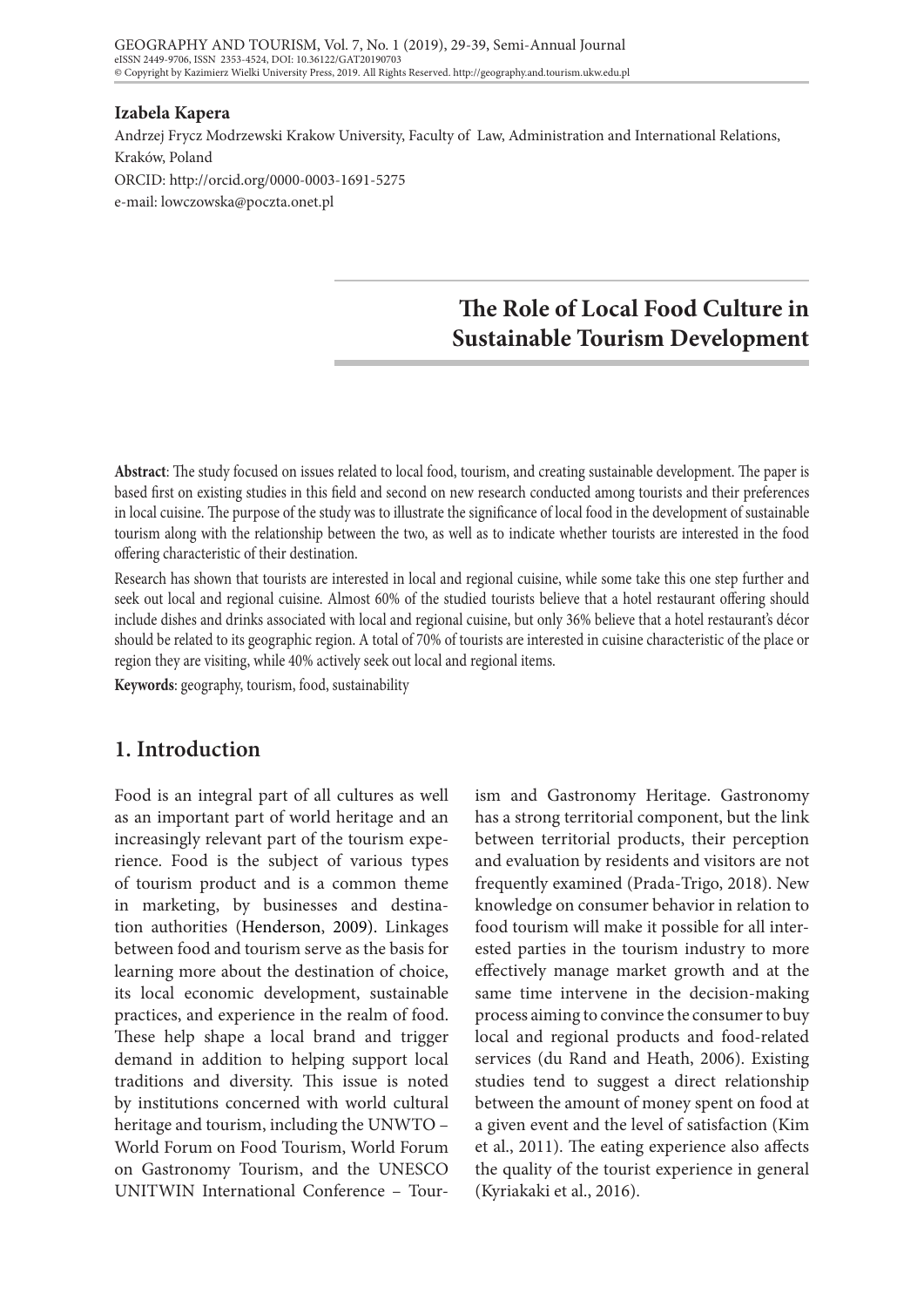#### *Local food and sustainable development*

There does not exist a commonly accepted definition of local food, which allows consumers to decide for themselves. Given that consumers are usually not sure how to define the concept of "local food," it is not in the economic interest of food producers and other entities associated with food to generate a fine-tuned definition of what is authentically local, as this would only place a limit on what consumers define as local food (Håkansson, 2015). Researchers argue that eating locally implies a minimization of the distance from food production sites to food consumption sites in relation to the modern mainstream food system (Peters et al., 2008). Most attempts to define this concept make reference to physical distance in miles, kilometers, and hours of travel, or use national or regional boundaries as natural limits (Feldmann and Hamm, 2015). While the term "local" implies geography, there is no agreement as to what the distance should be between production and consumption sites (Martinez et al., 2010). In addition, the definition may vary depending on geographic region and seasonal food availability. For example, studies in Germany have demonstrated that most consumers view locally grown as grown within a 30-kilometer radius or 50-kilometer radius or in Germany in general – and do not make a clear distinction between the three options (Meyerding et al., 2019).

On the other hand, American consumers view the term "local" as meaning within a 100 mile radius or in the United States in general (Peters et al., 2008). This definition comes into conflict with food coming from neighboring countries that may be less than 100 miles away and indicates that the term "local food" is still imperfectly conceptualized by the consumer (Lang et al., 2014). However, geographic proximity is only one of the attributes of the definition of local food. There exists an array of characteristics that may be used by consumers to define food as local. For example, some consumers focus on sustainable practices used in food production and distribution, including reduced use of chemical additives and fertilizers, while other consumers expand the definition of local food to include fair practices in agriculture and farm animal welfare

(Martinez et al., 2010). Regardless of the definition adopted, the purchase of food cultivated close to home yields economic, environmental, health, and societal benefits (Brain, 2012). On the one hand, consumers choose local food in the belief that local food is safer, higher quality, fresher, more valuable in terms of health benefits, and better tasting. Consumers purchase local food in order to support local economies and farmers as well as in the belief that local food is friendlier towards the natural environment (Meyerding et al., 2019). The social movement associated with local foods represents a cultural phenomenon that is closely linked to organic and sustainable farming (Duram Ed., 2010). The aforesaid benefits exhibit a relationship with key dimensions of sustainable development. These relationships are discussed in detail in a review of the literature by Peters et al. (2008) who note the following:

- − a shorter supply chain and close relationships between food producers and consumers help reduce energy use in food shipping chains and consequently reduce the emission of greenhouse gases,
- − shorter transport times also affect the freshness and taste of food products,
- purchasing local food products improves the economic situation of local farms and local communities,
- − local food purchases help increase social awareness of issues associated with food, better environmental management by food producers, and greater public control of national food systems,
- a more local food system reduces safety risks via the decentralization of food production. Nevertheless, some critics do point out that local food systems do not have to be more ecologically and socially sustainable than the global food supply system (Peters et al., 2008).

Despite some cases of critique, the general view tends to be positive and characterized by openness to local trends in food production and consumption. Yet, more research is needed on the issue of sustainability in food production and consumption. One of the key issues in food production and consumption is how local food systems integrate the use of natural resources (Duram and Oberholtzer, 2010). This approach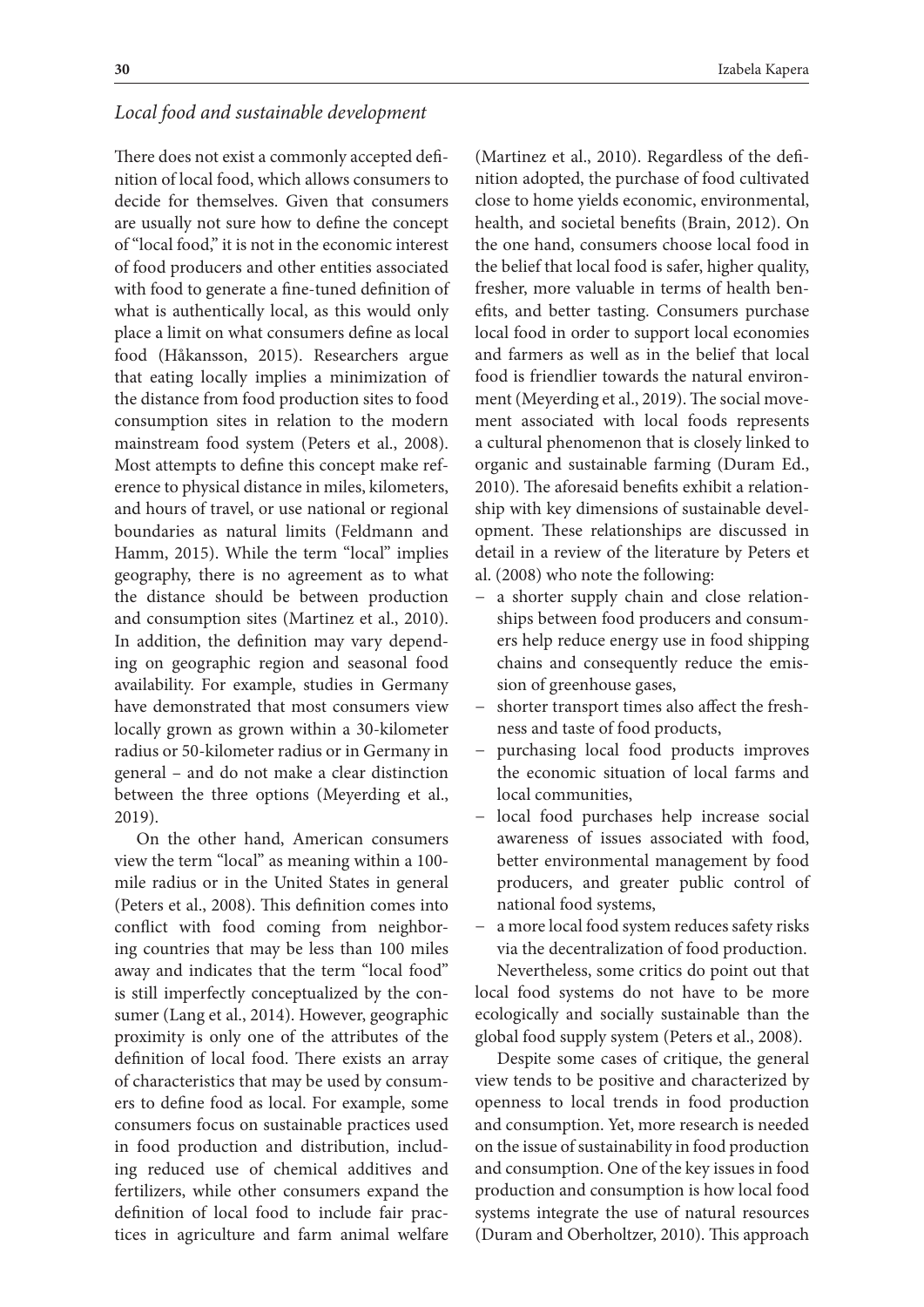to the issue is particularly important from the perspective of global challenges facing modern society, including climate change, energy scarcity, and human health issues.

In 2017 the worldwide number of international tourist arrivals was 1.33 billion (UNWTO, 2018).

Food remains an integral part of the tourism product and remains a significant part of tourist expenditures both in the case of organized and independent tourists. On tourists' consumption and expenditure on food, traditional cuisines have been particularly found to be at the center of the maximization of returns available from tourism development at the destination level (Amuquandoh and Asafo-Adjei, 2013). Culinary heritage and travel are often linked and there is no need to travel far to be a "culinary tourist" (Brulotte and Di Giovine, 2014). Tourists eat at regional-themed restaurants, tour restaurant-related facilities, and participate in food-related events. Tourists are increasingly likely to select a destination based on wine and food themes as well as much more traditional attractions such as atmosphere, art, historical heritage, human heritage, and general environmental issues. However, cuisine is not a main decision factor, although it can tip the balance in the case of undecided travelers. The high culinary attractiveness of a given destination is a driving force in the travel decision-making process of true connoisseurs. The increasing interest in this particular form of tourist activity is triggering interest in the scientific community as well. The research literature now includes a new form of tourism that is designated food tourism, gastronomic tourism, and culinary tourism. One of the broadest definitions of the notion of food tourism comes from Hall and Sharples (2003): "food tourism is an experiential trip to a gastronomic region, for recreational or entertainment purposes, which includes visits to primary and secondary producers of food, gastronomic festivals, food fairs, events, farmers' markets, cooking shows and demonstrations, tastings of quality food products or any tourism activity related to food" (Hall and Sharples, 2003). Gendzheva (2014) argues that the differentiation of food tourism, where food is a motivation for travel regardless of whether this refers to primary or

secondary foods, does not adequately reflect the nature of this form of tourism. Without delving deep into terminology, it is important to note that the roots of food tourism lie in agriculture, human culture, and tourism. Agriculture provides products, human culture provides the historical context and authenticity, and tourism provides infrastructure and vital services as well as links these three elements in the experience of food tourism (du Rand and Heath, 2006). Since the introduction of the term "culinary tourism" into the literature, both the definition of the concept and the nature of it have changed. Food tourism no longer was just the delivery of food to tourists at restaurants, hotels, and resorts. The approach to the issues associated with local cuisine has also changed and now it is more focused on the use of food as a means to develop and promote well-known and newer regional tourist destinations, which are often associated with broader tourism products linked with cultural heritage as well as rural tourism. Hence, food tourism is gradually becoming one of the most vibrant new trends in the tourism industry (Gendzheva, 2014). It is also becoming a leading driver of the delivery of novel tourism products selling a "unique character" and "culture" of the target destination and are a potential antidote to mass tourism demand stagnation and a means to support and promote the notion of sustainable tourism (Jones and Jenkins, 2003). Guerrón-Montero (2004) proves on the example of Bocas del Toro that globalization does not always and inevitably result in elimination of destruction of local, regional and national culture. Moreover, sometimes the dining experience become elevated to a higher level and move far beyond the notion of food as fuel (Tresidder, 2015). Food tourism offers local communities the opportunity to integrate and trigger local food tourism in order to support local economic development and respond to the specific needs of visitors. It may also be perceived as a key source of sustainable tourism that supports local producers and boosts local economic growth (Kyriakaki et al., 2016). Demand for local products may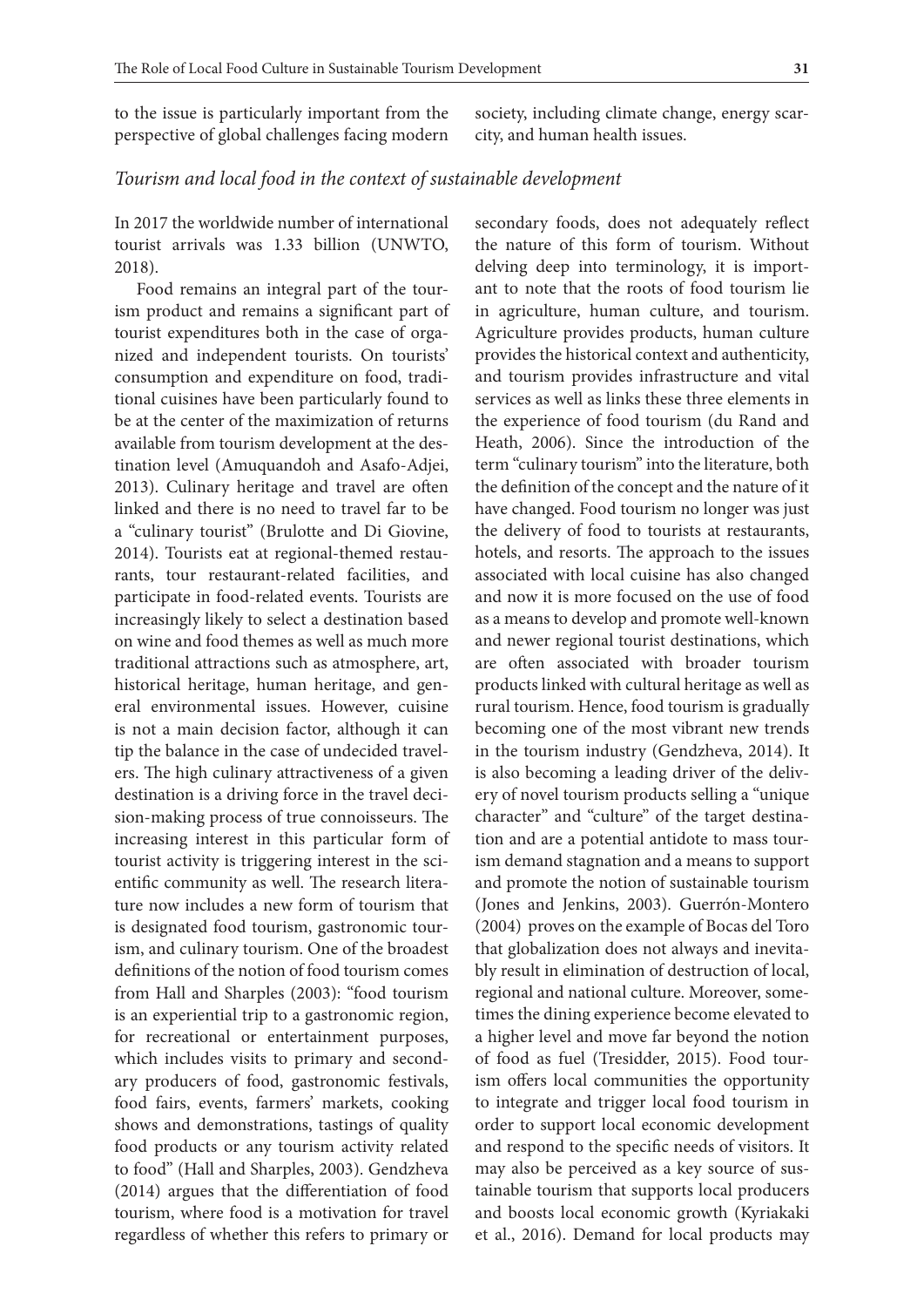stimulate local economic growth and is a significant part of tourist experience (Kastenholz et al., 2016). But the contemporary food system fails to protect the environment upon which we all depend for sustainable food production (Young, 2010). The involvement of food tourism in the direction of the principles of sustainable development includes areas such as poverty

reduction, effective use of resources, environmental protection, and climate change as well as the protection of local cultural values, heritage, and diversity (UNWTO, 2017). The table below lists the linkages and benefits associated with the growth of culinary tourism in relation to the notion of sustainable development.

**Table 1**. Culinary tourism and sustainable development – linkages and benefits (Summary based on Kyriakaki et al., 2016)

Demand for local food products may affect the sustainable development of the tourism sector and host community by encouraging the use of sustainable practices (supporting diversity and ecological practices), supporting local economies (strengthening local producers in rural area communities), improving living conditions in rural areas, thus helping to maintain the natural environment and helping local communities survive.

Development of culinary tourism helps build a brand that may aid a given region by drawing a larger number of visitors and more investment, and creating authentic visitor experiences.

Culinary tourism may connect consumers with people and places where food is produced.

In the context of the development of culinary tourism, it is possible to make use of demand for authenticity in order to encourage the development of products and services that will help increase the level of sustainable development and will promote specific rural areas and their residents. By supporting "local" food products, culinary tourism may generate broad benefits for host communities and their guests.

The development of culinary tourism may also serve as the basis for the establishment of a given region's identity.

Food tourism promotes and develops environmentally friendly practices and encourages the renewal of local heritage and local economies. Demand for "characteristic" local products is one way to encourage the revival of traditional festivals, emergence of new tourist offerings, and evolution of culinary and agricultural skills.

Consumption of local food products is associated with the needs of guests who demand and expect more authentic tourist experiences.

#### *The restaurant and hotel industry in the context of sustainable development*

A restaurant's offering consists of two integrated components: (1) materials such as products of which dishes and drinks are made, physical equipment in the guest room and kitchen area, and the menu, (2) non-material elements such as customer service and hospitality. Both groups can relate to local conditions and thus benefit the local community as well as influencing guest satisfaction. Studies conducted in the United States among employees purchasing food products for their restaurants have shown the predominance of the following views: (1) locally cultivated food is of higher quality, (2) local products are fresher, (3) relationships with local food producers are positive, (4) food grown locally is often requested by customers themselves (especially after local products are available at

a given restaurant for some time), (5) access to unique or special products has increased (Martinez et al., 2010). Restaurant chefs and owners may be particularly influential in the promotion of locally grown foods and in support for local food producers. Their approach to this issue may affect how consumers perceive this issue and may build consumer awareness of this issue. They may also help motivate farmers to switch to alternative crops and other in-demand farm products (Duram and Cavley, 2012).

The leading companies in the restaurant industry inform the public widely of green practices through their websites (Ham and Lee, 2011). The research literature appears to support the linking of the restaurant sector and tourism, but there are few studies on hotel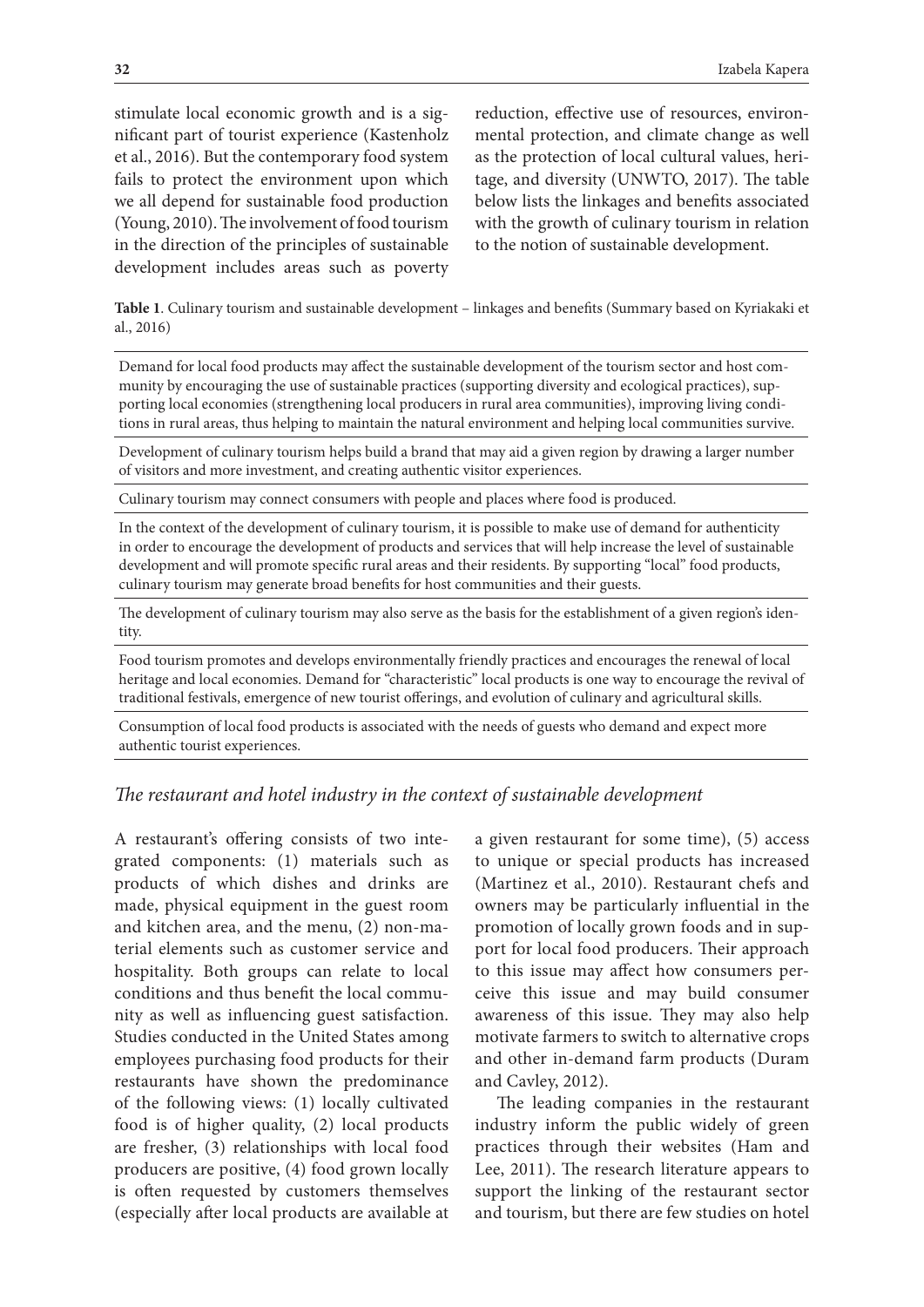restaurants, which is surprising given the significance of food in the hotel industry.

However, local food products are not a major feature of research studies on restaurants (Duram and Cavley, 2012). Telfer (1996) indicates that five-stars hotels are often presented as part of international chains importing most of their food and having minimal contacts with the local economy (Telfer, 1996). However, a significant share of hotel guests form their opinion of a country's food selection based on what they had to eat at their hotel. The basic task of a hotel is to provide a lodging and food experience for their guests. The range of hotel restaurant services varies and is dependent on the size of the facility and other factors. In many cases, the larger the hotel, the larger the selection of food items available on the hotel

restaurant menu. Other factors are the hotel's quality rating, with more stars usually implying a larger hotel restaurant offering, as well as other factors such as target market, hotel location, and competitive environment. The nature of hotel restaurants is similar regardless of hotel size. Most hotels serve breakfast in various forms along with lunch and dinner. Some hotels host special events or conferences. Earlier research has shown that more than 90% of hotel guests take advantage of restaurants at the hotels they are staying at – mostly breakfast – with 44% of hotel guests stating that they do consider the hotel restaurant offering when choosing a hotel (Kapera, 2015). Hotels are therefore the place where tourists can most easily taste the local cuisine and meet the local culture. Research has tried to find out if they need it.

## **2. Research methods**

#### *Questionnaire and data collection*

The present research consists of a review of the research literature and subsequent empirical study. The next step in the process consisted of the creation of a survey questionnaire, which was designed for respondents who had spent at least one night at a hotel regardless of its type. This approach made it possible to reach consumers who had the ability to fully evaluate the hotel's restaurant offering and not merely one meal. The survey was anonymous. The data were then examined statistically based on the stated research goals. All data were collected at hotels located in Poland between March and September 2017.

Poland possesses significant tourism potential, and tourism in itself has the potential to become a leading sector of the country's economy. Poland enjoys an advantageous geographic location right in the center of Europe. In addition, it has a large number of tourist attractions and well-developed tourism infrastructure. Given all of these advantages, Poland should see more tourist arrivals than it currently does. Other states in the region of Central and Eastern Europe are characterized by larger growth rates in international tourist arrivals. For example, in 2018 Lithuania enjoyed a growth rate of 9.9%, Ukraine 6.7%, Moldova 19.6%, and the Republic of Georgia 27.9%. In the same year Poland reported an increase of 5.4% (UNWTO, 2018). Another possible explanation may be the following: In countries such as Georgia and Moldova, local food may constitute a competitive advantage in the global tourism market. One of the leaders in terms of the number of tourists and number of tourist accommodation facilities is the city of Kraków and its surrounding region – Małopolska Province. This region was selected as the study area in the research. The paper focuses on tourist accommodation facilities is this region. The data were collected with the hotels' permission. Each hotel was given 10 survey forms and asked to give them to their guests. A total of 524 survey forms were completed by all guests involved in the study. Given that the questions in the survey were multiple choice, the statistical analysis of the data simply involved the counting of the selected choices. Relationships between variables were tested via the Chi Square Test (Ferguson and Takane, 2009). The data set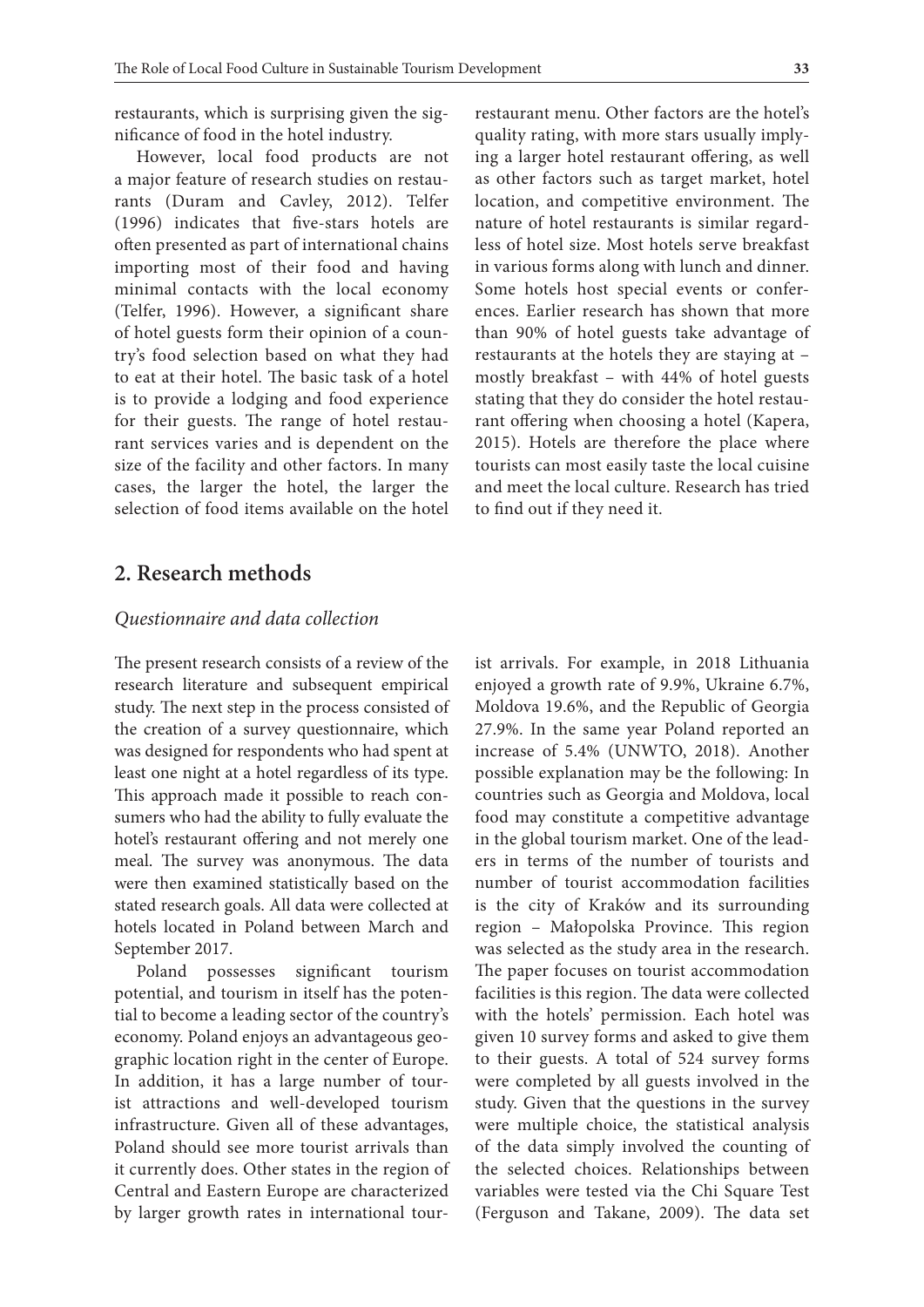was analyzed using the "confreq" and "Fun-Chisq" packages – part of the "R" environment (R Core Development Team, 2015). The following research hypotheses were posed:

- − H1 tourists are generally interested in cuisine characteristic of a given place or region.
- − H2 guests eating meals at hotel restaurants prefer dishes and décor related to local/ regional cuisine.

The study survey was taken by 542 individuals including 280 women (51.66%) and 262 men (48.34%) aged 18 to 72 (mean age: 34.3 years). More than 65% of the studied hotel guests did possess a higher education. Most guests were Polish tourists, with most foreign guests from Great Britain, Germany, and Sweden. The vast majority of the hotel guests were traveling due to business reasons, for sightseeing purposes, and to rest and relax. Most guests stayed at their hotels between two and three days (Table 2).

Survey participants were asked to identify their gender, age, level of education, and place of origin as well as answer an array of questions on hotel restaurants. The responses are discussed in the Results section. In addition, survey participants had the opportunity to express their views in a comments section. However, only 10 individuals elected to do so, which makes it impossible to conduct a thorough analysis of the comments section. Survey participants who did provide comments formulated both positive and negative opinions on service quality, restaurant standards, range of services provided, and the menu itself.

|                   | Number         | Percentage |
|-------------------|----------------|------------|
| Gender            |                |            |
| Women             | 280            | 51.66      |
| Men               | 262            | 48.34      |
| Country of origin |                |            |
| Poland            | 414            | 76.38      |
| Foreign           | 120            | 22.14      |
| Not listed        | 8              | 1.48       |
| Education         |                |            |
| Elementary        | 5              | 0.92       |
| Vocational        | 29             | 5.35       |
| High School       | 145            | 26.75      |
| University        | 354            | 65.31      |
| Not listed        | 9              | 1.66       |
| Purpose of travel |                |            |
| <b>Business</b>   | 192            | 35.42      |
| Sightseeing       | 156            | 28.78      |
| Leisure           | 149            | 27.49      |
| Health            | 15             | 2.77       |
| Other             | 28             | 5.17       |
| No response       | $\overline{c}$ | 0.37       |

**Table 2.** Demographic profile of survey participants (Source: Author's own work)

## **3. Results**

More than 50% of the survey participants indicated that they strongly consider the restaurant offering at hotels before choosing a hotel (Table 3). Close to 90% of the studied hotel guests eat at hotel restaurants, of which most eat breakfast only (418 persons – 86.90%). In the context of this particular study, it is important when survey participants strongly prefer traditional cuisine of the host country – in this case, the cuisine of Poland. Dishes from other national cuisines were selected by 200 survey participants. Italian cuisine was the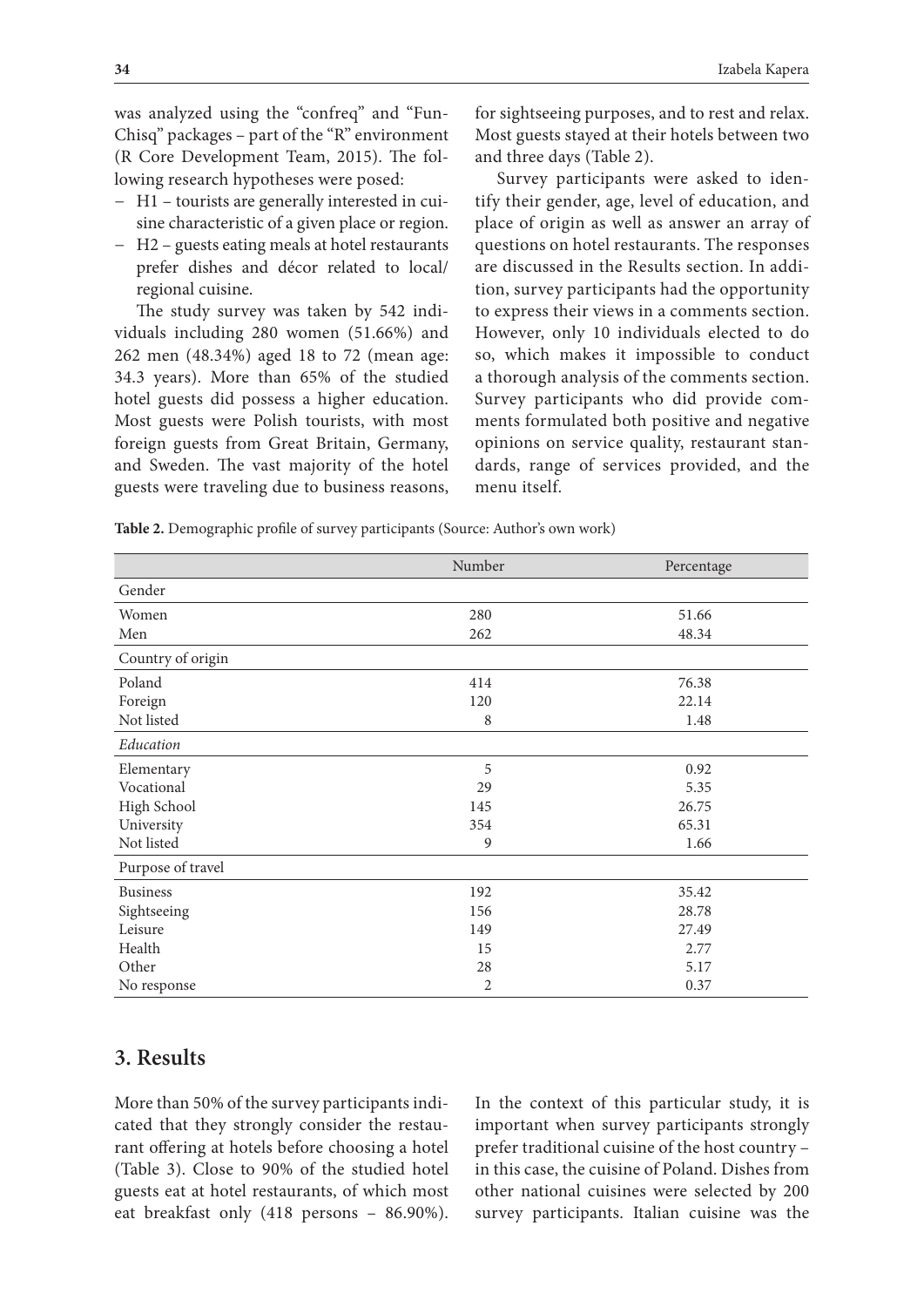most popular non-Polish cuisine in the study – 103 survey participants.

This pattern also applies to foreign hotel guests staying in Poland – who were most likely to favor Polish cuisine, then Italian cuisine, and then in most cases the cuisines of their respective countries of origin.

Close to 60% of participants believe that the restaurant at a hotel should include local or regional dishes and drinks, but only 36% of participants state that the restaurant's décor should make reference to the specific nature of its geographic area. Close to 80% of the studied hotel guests also took advantage of the restaurant offering outside of their own hotel. A total of 374 survey participants stated that they liked the local cuisine. In particular, the most popular local dishes were pierogis and pork cutlets – both very traditional dishes in modern Poland.

The testing of research hypotheses was conducted using a number of statistical tests designed to check for the fulfillment of stated expectations.

H1 – Close to 70% of the studied individuals were interested in local or regional cuisine that is characteristic of each given area in the course of their travels, while 40% (219) were found to actively seek out such cuisine. Only 19% of the survey participants stated that they do not seek out local or regional dishes and drinks in the course of their travels. However, no correlation was found between the answer to this question and the stated purpose of travel. Only two significant correlations were found between demand for regional flavor and gender, country of origin, and level of education in the studied respondent sample. Women were more likely than men to note that the décor of a restaurant should be linked with the area where the given restaurant is located. Polish respondents were more likely to answer "yes" to this question than foreign respondents ( $\chi^2$  =12.876; p=0.0049). No significant correlation is noted in the responses to this question with respect to the level of education of respondents.

|                                                                      | Question | Number of responses | Percentage of responses |  |  |
|----------------------------------------------------------------------|----------|---------------------|-------------------------|--|--|
| Do you consider the hotel restaurant offering when choosing a hotel? |          |                     |                         |  |  |
| Yes                                                                  |          | 293                 | 54.26                   |  |  |
| N <sub>o</sub>                                                       |          | 247                 | 45.57                   |  |  |
| No response                                                          |          | 2                   | 0.37                    |  |  |
| Did you take advantage of the hotel restaurant during your stay?     |          |                     |                         |  |  |
| Yes                                                                  |          | 481                 | 88.75                   |  |  |
| N <sub>0</sub>                                                       |          | 60                  | 11.07                   |  |  |
| No response                                                          |          | 1                   | 01.18                   |  |  |
| Which meals did you consume?                                         |          |                     |                         |  |  |
| <b>Breakfast</b>                                                     |          | 418                 | 86.90                   |  |  |
| Lunch                                                                |          | 176                 | 36.59                   |  |  |
| Dinner                                                               |          | 204                 | 42.41                   |  |  |
| Room service                                                         |          | 81                  | 16.84                   |  |  |
| Other                                                                |          | 17                  | 3.53                    |  |  |
| What type of restaurant service do you find most suitable?           |          |                     |                         |  |  |
| Full service                                                         |          | 199                 | 37.20                   |  |  |
| Self-service                                                         |          | 140                 | 25.83                   |  |  |
| Mixed                                                                |          | 196                 | 36.16                   |  |  |
| No response                                                          |          | 7                   | 1.29                    |  |  |
| Which cuisine do you prefer?                                         |          |                     |                         |  |  |
| <b>Traditional Polish</b>                                            |          | 334                 | 61.62                   |  |  |
| Non-Polish cuisine                                                   |          | 198                 | 36.53                   |  |  |
| No response                                                          |          | 10                  | 1.85                    |  |  |

**Table 3.** Responses to questions in the survey study (Source: Author's own work).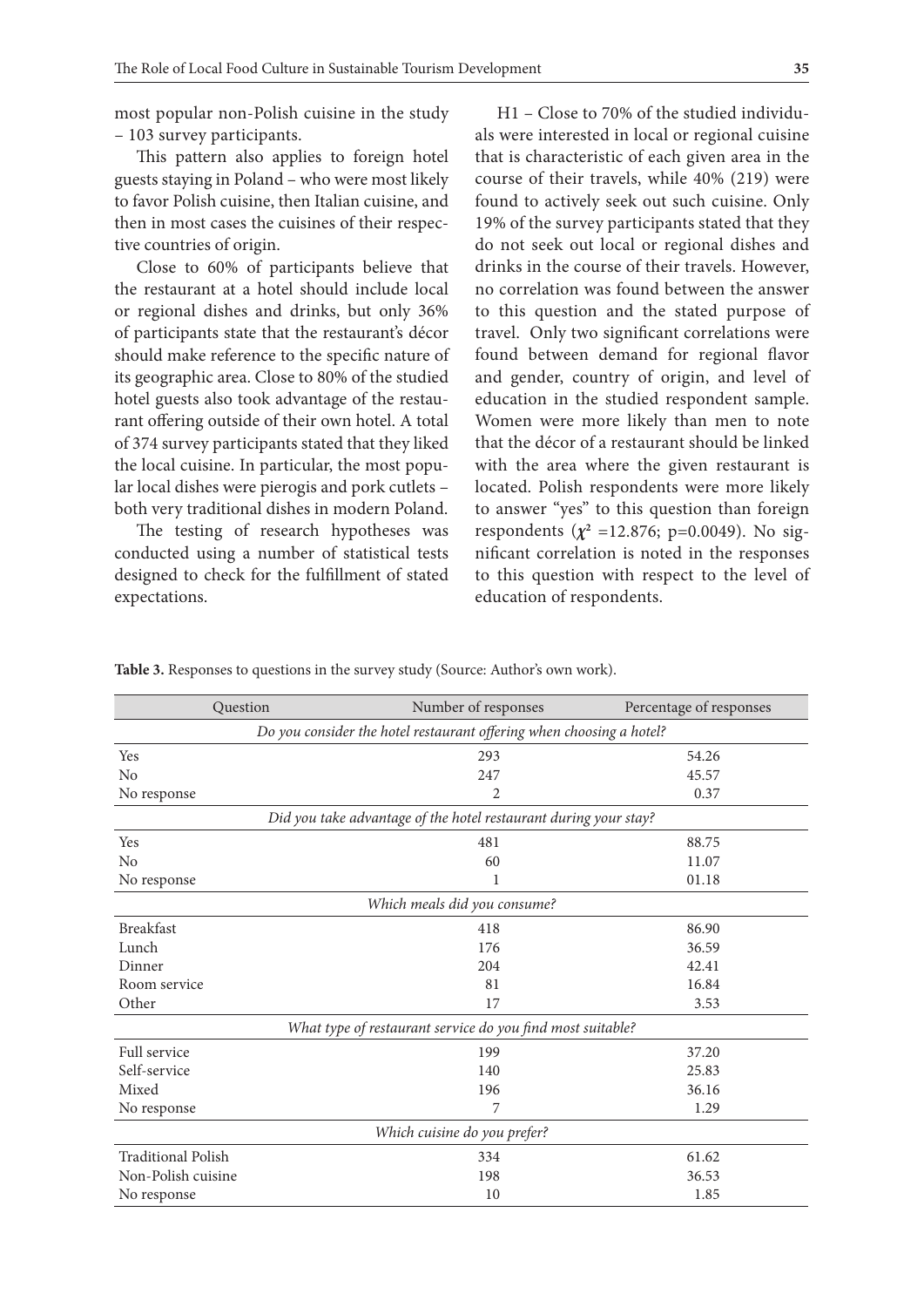|                                                                                                                      | Do you believe that the hotel restaurant offering should include dishes and drinks associated with local          |       |
|----------------------------------------------------------------------------------------------------------------------|-------------------------------------------------------------------------------------------------------------------|-------|
|                                                                                                                      | and regional cuisines?                                                                                            |       |
| Yes                                                                                                                  | 318                                                                                                               | 58.67 |
| N <sub>0</sub>                                                                                                       | 30                                                                                                                | 5.54  |
| Not important to me                                                                                                  | 192                                                                                                               | 35.42 |
| No response                                                                                                          | 2                                                                                                                 | 0.37  |
|                                                                                                                      | Do you believe that the décor of the hotel restaurant should be linked with the specific nature of the geographic |       |
|                                                                                                                      | region where the hotel is located?                                                                                |       |
| Yes                                                                                                                  | 195                                                                                                               | 35.98 |
| N <sub>0</sub>                                                                                                       | 94                                                                                                                | 17.34 |
| Not important to me                                                                                                  | 251                                                                                                               | 46.31 |
| No response                                                                                                          | 2                                                                                                                 | 0.37  |
|                                                                                                                      | Did you consume meals at restaurants outside your hotel during your hotel stay?                                   |       |
| Yes                                                                                                                  | 422                                                                                                               | 77.86 |
| No                                                                                                                   | 119                                                                                                               | 21.96 |
| No response                                                                                                          | 1                                                                                                                 | 0.18  |
|                                                                                                                      | If so, did you try dishes and drinks associated with local and regional cuisines?                                 |       |
| Yes                                                                                                                  | 374                                                                                                               | 69.00 |
| N <sub>o</sub>                                                                                                       | 96                                                                                                                | 17.71 |
| No response                                                                                                          | 72                                                                                                                | 13.28 |
| Speaking in general terms, when traveling as a tourist, are you interested in local and regional cuisines character- |                                                                                                                   |       |
|                                                                                                                      | istic of a given geographic location?                                                                             |       |
| Yes                                                                                                                  | 371                                                                                                               | 68.45 |
| No                                                                                                                   | 165                                                                                                               | 30.44 |
| No response                                                                                                          | 6                                                                                                                 | 1.11  |
|                                                                                                                      | Do you actively seek out products and drinks associated with local and regional cuisines when staying at a given  |       |
|                                                                                                                      | tourist destination?                                                                                              |       |
| Yes                                                                                                                  | 219                                                                                                               | 40.41 |
| No                                                                                                                   | 100                                                                                                               | 18.45 |
| Sometimes                                                                                                            | 221                                                                                                               | 40.77 |
| No response                                                                                                          | 2                                                                                                                 | 0.37  |

H2 – Most of the study participants noted that a hotel restaurant's offering should make some reference to local and regional dishes and drinks. There exists a statistically significant link between the answer provided and the stated purpose of the hotel stay. Among the respondents who answered "yes" to this question, there were respondents stating "recreation" as their main purpose of travel. Survey respondents were less attached to the décor of a restaurant as a reflection of local or regional culture (*χ***<sup>2</sup>** =70.381; p<0.0001). How-

### **4. Discussion**

Food tourism is becoming one of the most promising segments of the tourism market. Current research results show that there is

ever, even in this case, a correlation was noted with respect to the purpose of travel. Among respondents who stated "yes" to this question, there were more respondents who were traveling for leisure purposes as opposed to business purposes. Research has also shown that individuals who take advantage of hotel restaurant offerings are much more likely to state that they are interested in local and regional cuisine while traveling as tourists ( $\chi^2$ =8.8926; p=0.0308).

interest, on the part of hotel guests, in local and regional cuisines. Close to 70% of the survey participants were interested in local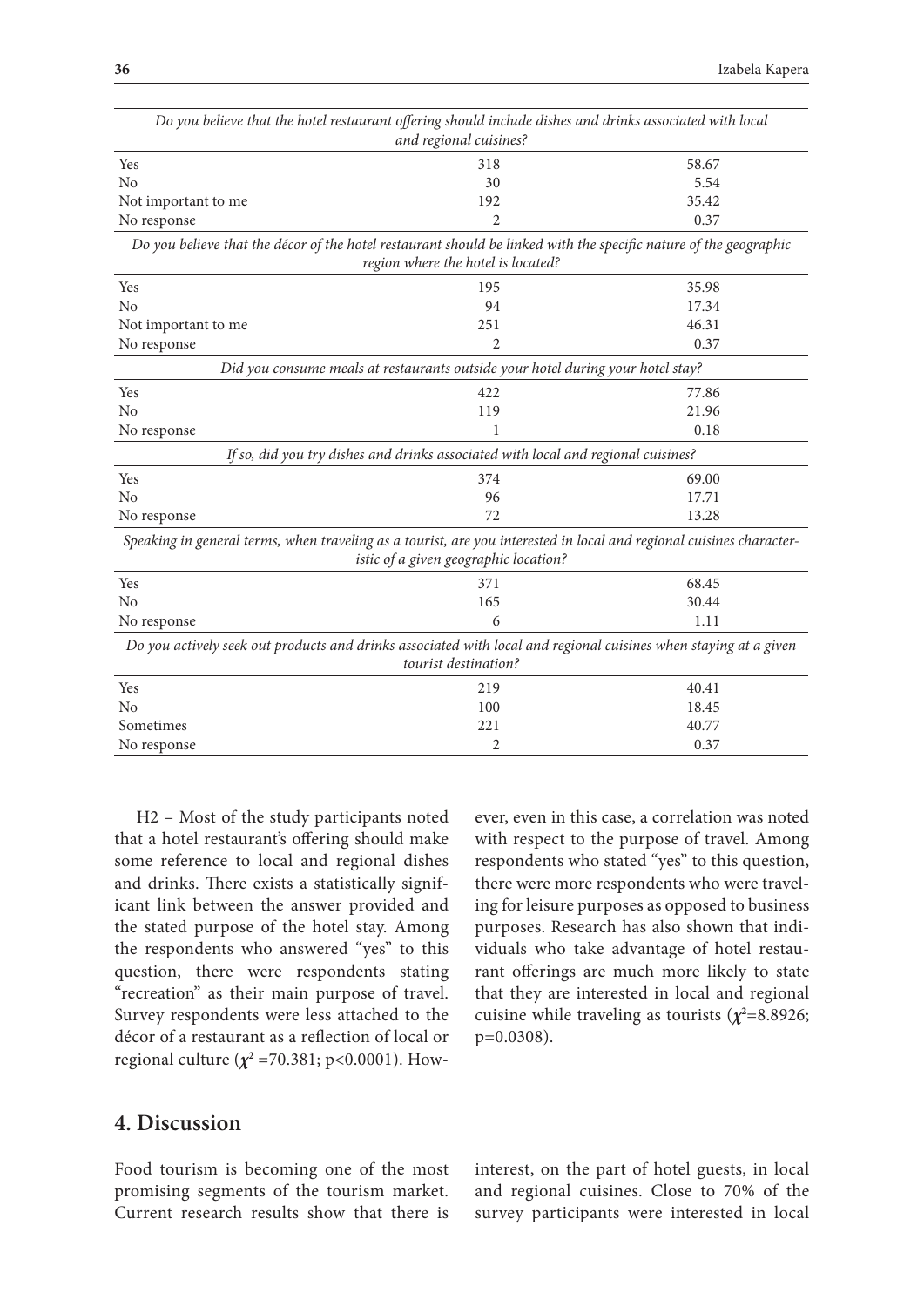cuisine, while 40% were likely to seek out local cuisines. This study shows that food is most often not the main draw at a given travel destination and ought to be treated as a supporting attraction (du Rand and Heath, 2006). The results presented in this study reflect the views of consumers. For comparison, the restaurant owners' view is presented in Iaquinto (2014) who asked owners in Japan whether their customers want to see the implementation of the principles of sustainable development in their restaurants. Only 43% of restaurant owners answered in the affirmative, although the responses were dependent on whether each given restaurant would be able to handle the exact requirements of sustainable development in the Japanese restaurant industry (Iaquinto, 2014). Research has also shown interest in regional cuisine. Hotel guests identified well-known and commonly encountered Polish dishes. Similar findings were obtained in other countries. Tourists in Ghana were able to identify the local foods they consumed and also were able to write

#### **5. Summary**

Research has shown that tourists are interested in local and regional cuisine, while some take this one step further and seek out local and regional cuisine. The tourism industry, especially that in Central and Eastern Europe, has been vigorously searching for innovative promotional opportunities in recent years. One such means may be the development and promotion of the local cuisine in the region, which would allow it to escape its current image as a cheap place to visit for the purpose of mass tourism. However, the potential of the food tourism segment remains untapped in many parts of Europe due to a lack of aware-

the names of the foods thereby demonstrating knowledge about them (Amuquandoh and Asafo-Adjei, 2013). Another project that confirms the findings in this research study is the "Greek breakfast" project, which was employed in hotels in order to reveal the proportion of local cuisine with the goal of enriching the tourist experience (Kyriakaki et al., 2016). Ignatov and Smith (2006) found that food tourists in Canada tended to be female (Ignatov and Smith, 2006). Research has also shown a relationship with local characteristics in hotel restaurants among the residents of the country where the hotel is located. It may be inferred based on literature sources that this depends on the type of visitor. While Americans enjoy seeing "their" fast food chains in other countries, Europeans tend to seek out specialties and criticize when these are not up to anticipated standards (Hudman, 1986). Ultimately, it is to be expected that globalization will generate a better educated class of travelers who are more demanding in terms of food quality (Gendzheva, 2014).

ness of the potential of this form of tourism and inept marketing efforts in the area. Research has shown that more action is needed in the area of sustainable development, as this is the expectation on the part of hotel guests today. Hence, it is important that hotel managers skillfully communicate their efforts in this area to potential guests. This will make it possible to more easily influence their choice of hotel – especially one that is implementing the principles of sustainable development – and to indirectly help popularize such practices among competitors in the hotel market.

#### **Limitations**

As in the case of other research studies, there are limitations that need to be considered. This study was done in Poland, which means that it is difficult to generalize and apply similar rules to other countries. Further research is needed in other countries in order to draw conclusions about the food tourism scene in other countries.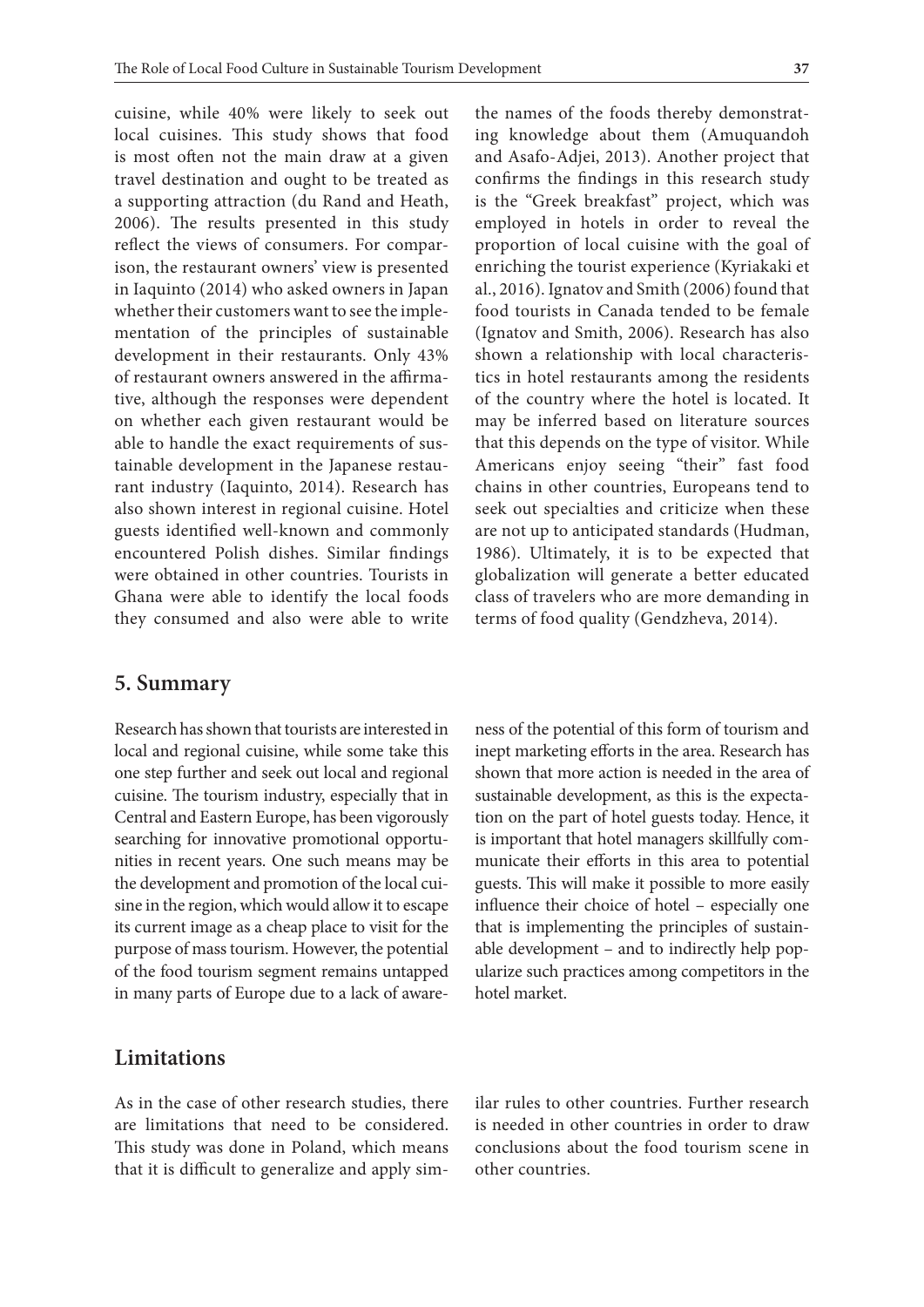# **Acknowledgements**

The study was financed via the Scientific Research Fund at the Andrzej Frycz Modrzewski Kraków University in 2018.

#### **References**

- Amuquandoh F.E., Asafo-Adjei R., 2013. Traditional food preferences of tourists in Ghana. British Food Journal 115(7), 987-1002.
- Brain R., 2012. The Local Food Movement: Definitions, Benefits & Resources. Utah State University Extension Sustainability, 1-4, https://digitalcommons.usu.edu/cgi/viewcontent.cgi?article=2693&context=extension\_curall (Date of Access: 5 October, 2018).
- Brulotte R.L., Di Giovienne M.A., 2014. Introduction. Food and Foodways as a Cultural Heritage. [In:] Brulotte R.L., Di Giovienne M.A. (Ed.), Edible Identities: Food as Cultural Heritage. Burlington, Ashgate, 1-28.
- du Rand G.E., Heath E., 2006. Towards a Framework for Food Tourism as an Element of Destination Marketing. Current Issues in Tourism 9(3), 206–234.
- Duram L., Oberholtzer L., 2010. A Geographic Approach to Place and Natural Resource Use in Local Food Systems. Renewable Agriculture and Food Systems 25(2), 99-108.
- Duram L.A. (Ed.), 2010. Encyclopedia of Organic, Sustainable and Local Food*.* Greenwood, Santa Barbara, California.
- Duram L., Cavley M., 2012. Irish Chefs and Restaurants in the Geography of "Local" Food Value Chains. The Open Geography Journal 5, 16-25.
- Feldmann C., Hamm U., 2015. Consumers' perceptions and preferences for local food: A review'. Food Quality and Preference 40, 152–164.
- Ferguson G.A., Takane, Y., 2009. Statistical Analysis in Psychology and Education*,* PWN Warszawa.
- Gendzheva N., 2014. Model of Corporate Social Responsibility in food tourism. International Journal for Responsible Tourism 3(1), 44-63.
- Guerrón-Montero, C. 2004. Afro-Antillean Cuisine and Global Tourism. Food, Culture & Society, 7(2), 29-47.
- Hall C.M., Sharples L. 2003. The consumption of experiences or the experience of consumption? An introduction to the tourism of taste in Food tourism around the world. Elsevier Butterworth-Heinemann, Oxford.
- Ham S., Lee S., 2011. US restaurant companies' green marketing via company websites: impact on financial performance. Tourism Economics 17 (5), 1055–1069.
- Håkansson A., 2015. What makes local food attractive to consumers? [In:] Petrenko A., Müller-Hansen B. (Ed.), Interdisciplinary perspectives on local and regional food in the South Baltic Region Kristianstad. Kristianstad University Press, Kristianstad, 85-93.
- Henderson J.C., 2009. Food tourism reviewed. British Food Journal 111(4), 317-326.
- Hudman L.E., 1986. The travellers' perceptions of the role of food in the tourist industry. [In:] The Impact of Catering and Cuisine upon Tourism. Proceedings of the 36th Congress of the International Association of Scientific Experts of Tourism (AIEST), 31 August to 6 September, AIEST, Montreux, Switzerland.
- Iaquinto A., 2014. Sustainable practices among independently owned restaurants in Japan. Journal of Foodservice Business Research 17(2), 147-159.
- Ignatov E., Smith, S., 2006. Segmenting Canadian culinary tourists. Current Issues in Tourism 9(3), 235-255.
- Jones A., Jenkins I., 2003. A Taste of Wales Blas Ar Gymru': institutional malaise in promoting Welsh food tourism products. [In:] Hjalager A., Richards G. (Ed.), Tourism and Gastronomy. Routledge, London, 115-131.
- Kapera I., 2015. Hotel gastronomy as viewed by customers. British Food Journal 117(12), 2993-3002.
- Kastenholz E., Eusébio C., Carneiro M.J., 2016. Purchase of local products within the rural tourist experience context. Tourism Economics 22(4), 729-748.
- Kim Y.H., Kim M., Goh B.K., 2011. An investigation of food tourists' behavior: Using the modified theory of reasoned action. Tourism Management 32(5), 1159-1165.